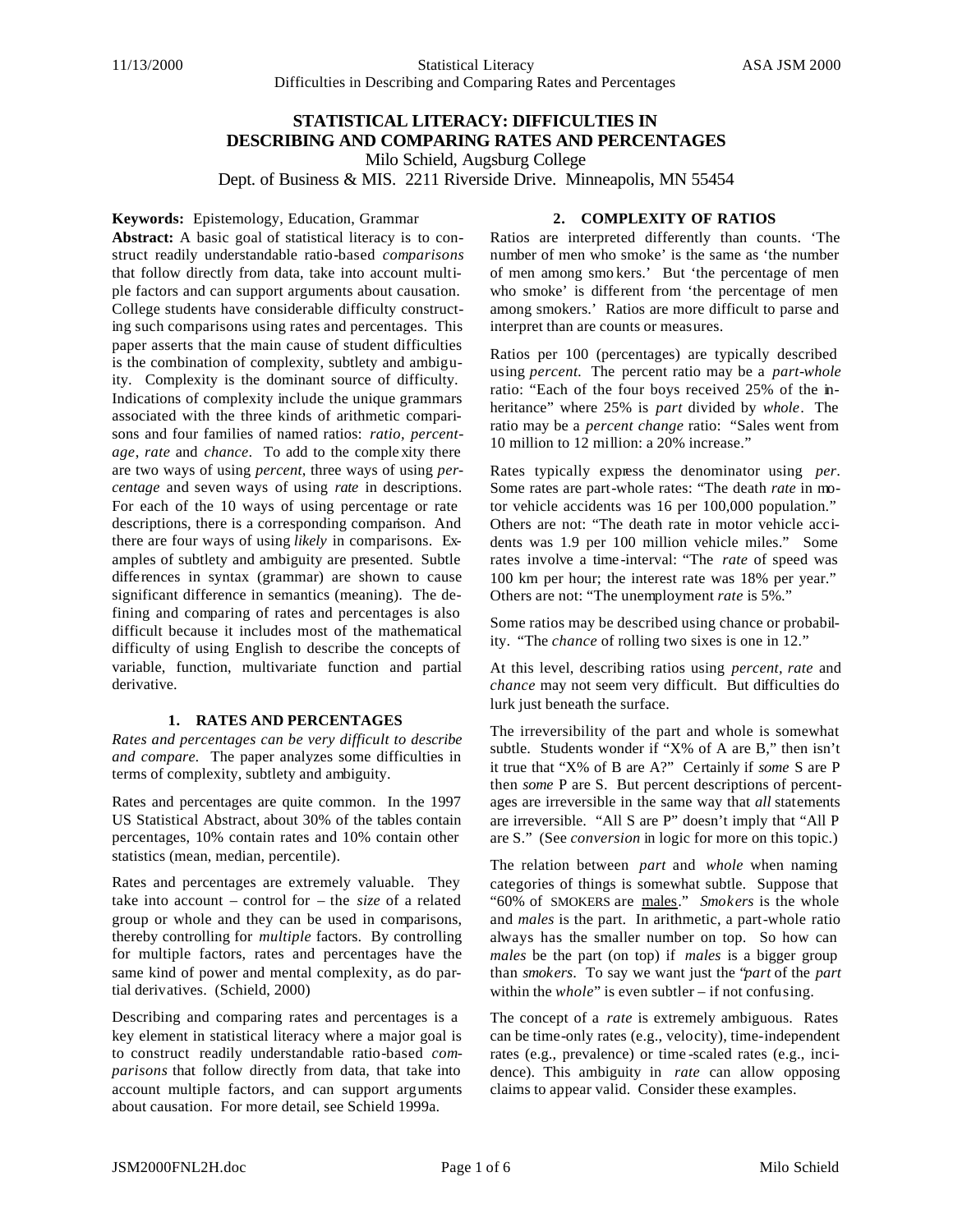- Suppose someone asserts, "Crime is up." Someone else says, "Crime is down." The first means the number of crimes per year is increasing (a time-only rate). This increase in crimes may be due to a large increase in population. The second speaker means the crime rate (the number of crimes per year per 1,000 population) is decreasing (a time-scaled rate). Both statements are true due to an ambiguity  $-$  they are measuring *crime* using different kinds of rates.
- Suppose someone says "the marriage rate has recently doubled" meaning the number of marriages (or even the *incidence* of marriages) in the past month has doubled. Someone else says, "the marriage rate is fairly stable," meaning the *prevalence* of married people in the population is fairly stable. Again, both statements are true due to an ambiguity in *rate*.

## **3. COMPARISONS**

Arithmetic comparisons are somewhat complex. There are three different kinds of comparisons between two values: a test value and a base value of comparison. (Schield, 1999b)

| <b>COMPARISON</b>                      | <b>GRAMMATICAL FORM</b>                              |  |  |  |
|----------------------------------------|------------------------------------------------------|--|--|--|
| Simple Difference:                     | Test is X <i>more than</i> Base.                     |  |  |  |
| Simple Ratio:                          | Test is X times as much as Base.                     |  |  |  |
| Test is $X\%$ [times] as much as Base. |                                                      |  |  |  |
|                                        | Relative Difference: Test is X% more/less than Base. |  |  |  |
|                                        | Test is X times more/less than Base.                 |  |  |  |

The use of *times* in arithmetic comparisons is subtly equivocal. The keyword *times* is found in both the simple ratio and the relative difference comparisons. Students presume that *times* always indicates the simple ratio while the phrase *more than (less than)* merely indicates whether the ratio is larger or smaller than one. But this presumption leads them to view relative diffe rences as simple ratios – a fatal error.

*Percentage points* are fairly subtle. The difference between two percentages is not measured in *percent* but in *percentage points*. This is an exception to the rule that units remain unchanged in addition and subtraction.

## **4. PERCENT VERSUS PERCENTAGE**

The distinction between *percent* and *percentage* is extremely subtle! *Percentage* indicates a part-whole ratio. *Percents* are the units of the ratio. *Percents* are to *percentage* as *volts* are to *voltage*, as *inches* are to *height* or *pounds* are to *weight*. 1 However percent language can describe a part-whole ratio as can *percentage*.

Part-whole ratios are described using clauses in percent language while using phrases in percentage language.

- 1. X% of *whole* are *part*.<sup>2,3</sup>
- 2. Among *whole,* X% are *part.*
- P1. The *percentage* of *whole* who are *part* is X%.
- P2 Among *whole* the *percentage* who are *part* is X%.
- P3. Among *whole* the *percentage* of *part* is X%.

The comp lexity increases here. Now we have two ways to use *percent* and three ways to use *percentage*.

We can say, "26% (unit) of very low-IQ adults live in poverty." (E.g., Some very low-IQ adults live in poverty.) We cannot say, "26 *percentage* (ratio) of very low-IQ adults live in poverty."

We can say, "The *percentage* (the ratio) of very low IQ adults who live in poverty is 26%." We cannot say, "The *percent* (the unit of measure) of very low-IQ adults who live in poverty is 26%." We cannot say, "Very low-IQ adults who live in poverty are 26%."

A subtle equivocation is in using the preposition *of* to indicate either whole or part depending on the context. E.g., If the percentage *of* low-IQ adults who live in poverty is 26%, then the percentage *of* poverty AMONG low-IQ adults is 26%. In the first case, *of* indicates the whole; in the second, *of* indicates the part. A small change in syntax produces a big change in semantics.

Since *percentage* language is more complex than *percent* language, one might wonder why it is needed. The language of *percentage* is needed to form comparisons of percents – a key goal of statistical literacy.

There are three matching common-part comparisons*.* 

- CP1. The *percentage* of *test-whole* who are *part* is <compare> as/than that of *base-whole*.
- CP2 The *percentage* who are *part* is <compare> among *test-whole* as/than [among] *base-whole*.
- CP3. The *percentage* of *part* is <compare> among *test-whole* as/than [among] *base-whole*.

Using *percent,* we cannot generally compare two percentages described in words. 4 E.g., In the US in 1995, 48% of pregnancies for unmarried women were aborted (8% for married women). Yes, "48% is six times as much as 8%." But we can't say, "The *percent* (unit) of pregnancies that were aborted was six times as great for unmarried women as for married women."

At this point, we have three ways to form arithmetic comparisons, five ways to describe percents and three ways to compare percents. The subtlety, the ambiguity and the complexity are just beginning to build.

 1 Ohm's law is improperly stated as *volts* = *amps* x *ohms*. Properly stated, Ohms Law is *voltage* = *amperage* x *ohmage.* 

 $\frac{1}{2}$  An equivalent (half) may be used instead of a percent (50%).

 $3$  In saying, "The X% of W who are Y are P," Y is a whole or whole delimiter. The relative clause has no separate status.

<sup>&</sup>lt;sup>4</sup> A valid but uncommon percent-based comparison is, "A warship hits with 30% more of its shots than a submarine."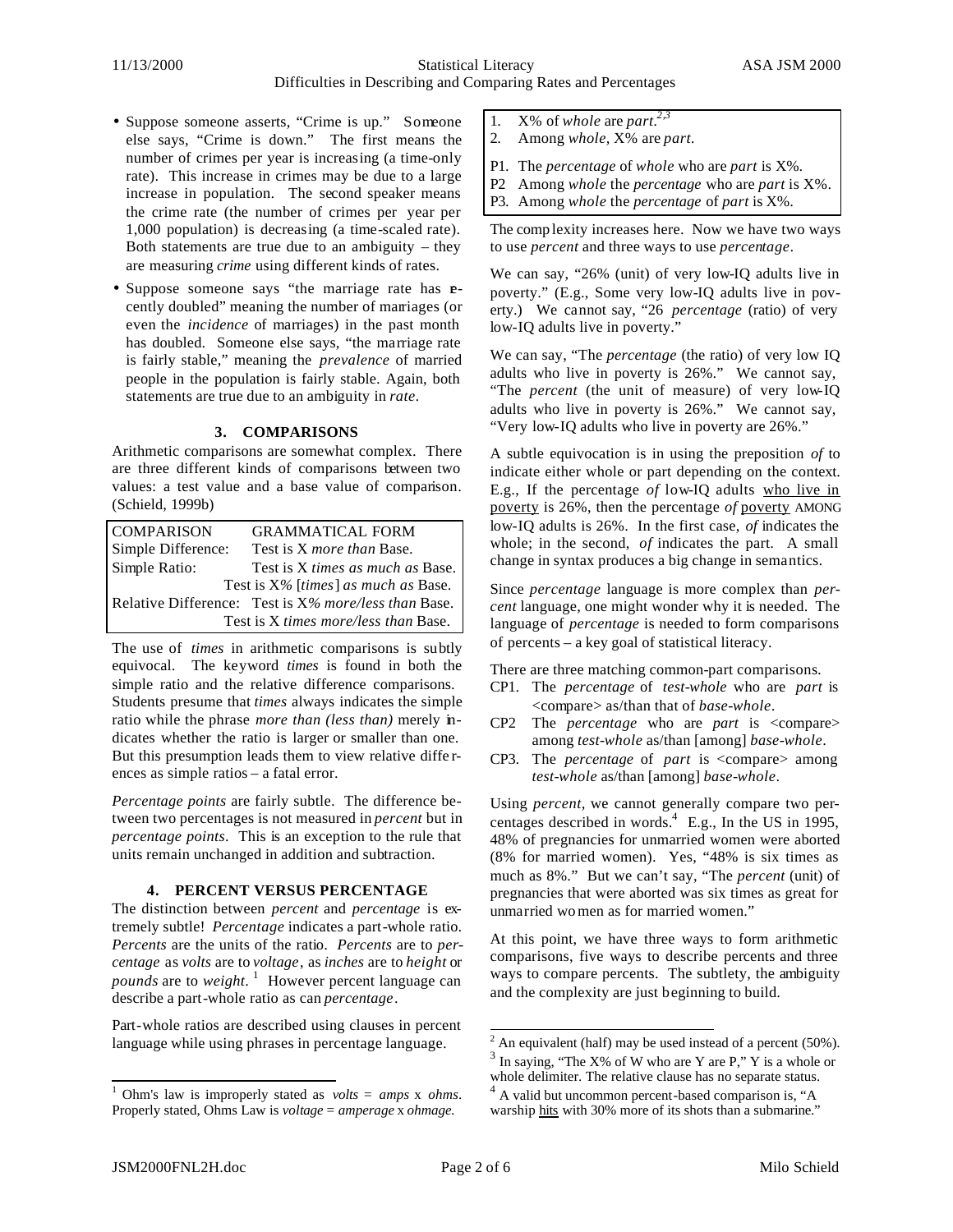#### **5. PHRASE-BASED RATE GRAMMAR**

It might seem that descriptions using *rate* are fairly straightforward. But in fact, *rate* has more ways of describing a ratio than does *percentage.* Rate*-*based descriptions have three simple phrase-based forms.<sup>5</sup>

R1. The rate of *part* is N per D *whole* [among *whole*]. R2. The *part* rate is N per D *whole* [among *whole*.] R3. The *part* rate of *whole* is N per D [among *whole*.]

For example consider these US rates from 1995:

- R1. "The rate of death was 9.1 per 1,000 MALES."
- R2. "The death rate was 9.1 per 1,000 MALES."

R3. "The death rate of MALES was 9.1 per 1,000."

In R1, the phrase *rate of* introduces the part whereas in R3, the phrase *rate of* introduces the whole. Adding just one word modifying *rate* changes '*rate of*' from introducing the part to introducing the whole. Here is another example of subtlety: a small change in syntax (grammar) creates a big change in semantics (meaning).

At this point, *rate* descriptions have the same comple xity, as *percentage* descriptions. The preposition *of* can introduce either the part or the whole.

One additional subtlety is modifying *rate* with a countable, but intending the modifier to delimit the whole as an implicit possessive. E.g., "The teen rate of death."

Now consider forming "readily understandable comparisons." Let's compare the death rates of US adults age 25-34 in 1995. The death rate was 205 per 100,000 US males (78 per 100,000 US females). Now 205 per 100,000 is 2.6 times as much as 78 per 100,000.

Matching common-part comparisons are:

- CR1 The rate of *part* is {compare} among *test-whole* as/than among *base-whole*.
- CR2 The *part* rate is {compare} among *test-whole* as/than among *base-whole*.
- CR3 The *part* rate of *test-whole* is {compare} that of *base-whole*.

The first difficulty is recognizing that common terms cannot be divided out (cancelled) in a ratio comparison. We can cancel the common numbers 'per 100,000' and say 205 is 2.6 times as much as 78. But we cannot cancel the common terms such as 'US age 25-34' anymore than we can cancel 'death'.

*News stories sometimes omit a common whole and that can be 'fatal.'* In 1996, the accident rate *per 1,000 miles* of road was 35 in Hawaii and 7 in Arkansas. Thus it seems that the accident rate is 5 times as high in Hawaii as in Arkansas. But in 1996, the accident rate *per 100,000* vehicles was 18 in Hawaii and 36 in Arkansas. Thus it seems that the accident rate was 2 times as high in Arkansas as in Hawaii. So is the accident rate higher or lower in Hawaii than in Arkansas? The answer is, "We can't say." The appropriate whole was omitted so both comparisons are ambiguous.

*Proper comparisons would include the missing whole.*  The accident rate *per mile of road* was 5 times as high in Hawaii as in Arkansas, but was only half as high *per vehicle* in Hawaii as in Arkansas.

There are two more phrase-based descriptions using *rate*. These locate the part inside a subordinate clause.

R4. The rate at which *part* occurs among *whole* was ... R5. The rate at which *whole* were *part* was ...

There are matching common-part comparisons.

- CR4. The rate at which *part occurs* is {compare} among TEST-WHOLE as/than [that] among BASE-WHOLE.
- CR5. The rate at which TEST-WHOLE is *part* is {compare} as/than that at which BASE-WHOLE is *part*.

In summary, there are five phrase-based descriptions using *rate*, *rate of* can introduce either the part or the whole, common amounts can be cancelled but not common parts or wholes, and there are five rate-based comparisons corresponding to the five descriptions.

#### **6. CLAUSE-BASED RATE GRAMMAR**

Rate-based descriptions have two clause-based forms. The keyword *rate* is located in a prepositional phrase.

R6. *Part* (noun) occurred at a rate of N per D *whole.* R7. *Whole* (noun) *part* (verb) at a rate of N per D.

Consider the 1995 death rate for US adults age 25-34.<sup>6</sup>

- R6. Death occurs for MEN at a rate of 205 per 100,000.
- R7. WOMEN died at a rate of 78 per 100,000.

There are corresponding common-part comparisons.

- CR6. Death occurred at 2.6 times the rate among MEN as [[that] among] WOMEN.
- CR7. Men died at a rate which was 2.6 times [as much as] the rate at which women died.<sup>7</sup> MEN died at 2.6 times the rate at which WOMEN died. $8$

*Rate language is complex!* Now we have seven different ways of describing ratios using rate. Each description has a corresponding comparison.

l

l

<sup>5</sup> The 'rate of N parts per D wholes' reduces to R1 when the numeric values of N and D are removed.

<sup>6</sup> Table 132 in the 1998 US Statistical Abstract

 $7$  The base locates the whole-part subject-predicate in a relative clause (R5) to avoid having two main clauses in a sentence without a conjunction.

<sup>&</sup>lt;sup>8</sup> The base indicator is unstated, 6 is 3 times [as much as] 2.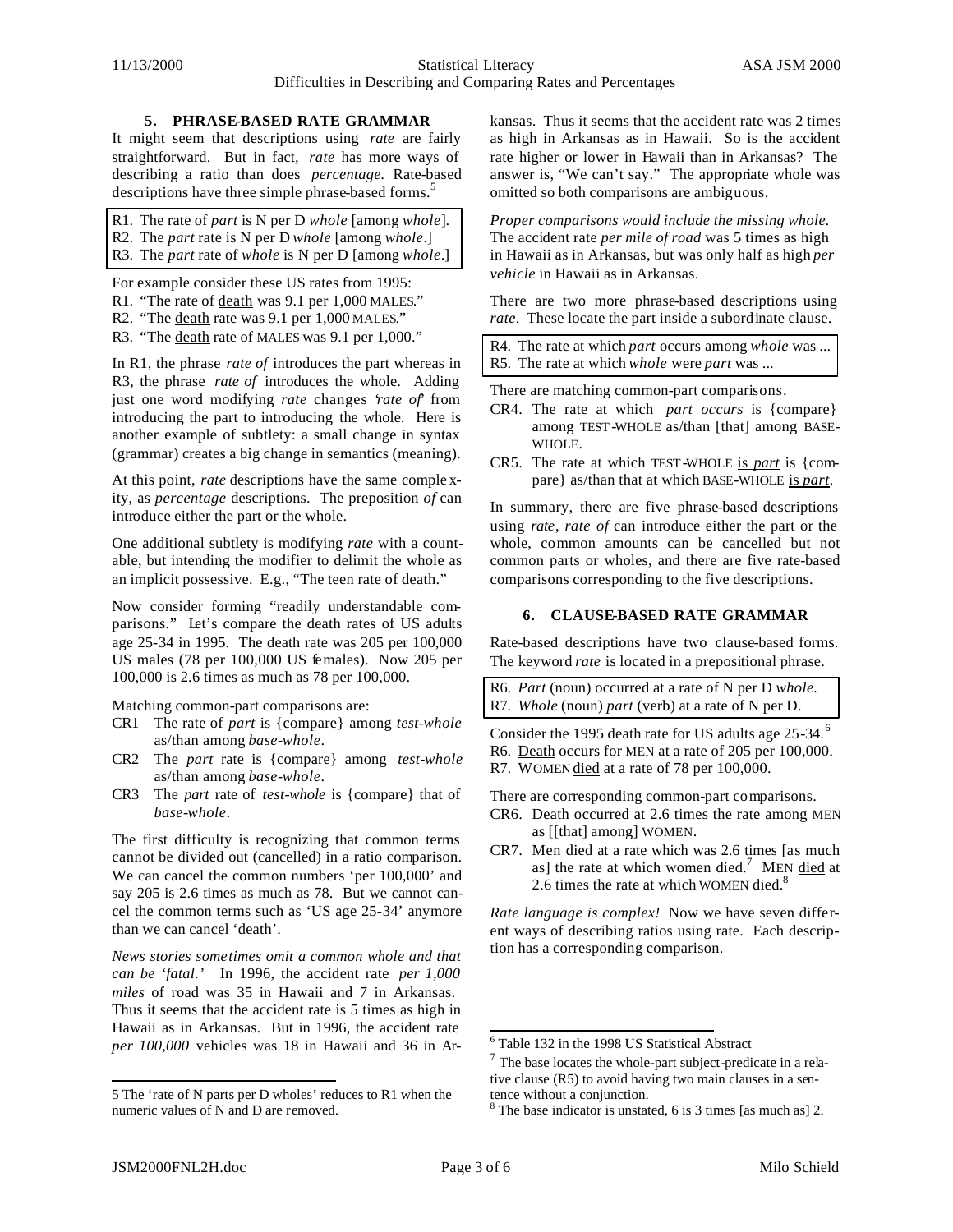#### **7. CHANCE**

Chance, risk and probability are most commonly used in statistics texts to describe rates and percentages. Grammatically, the syntax of chance is quite straightforward. Chance may be followed by either a subordinate clause (the chance *that a black male will die*), the preposition 'of' followed by a noun (e.g., chance *of death*), or the preposition 'of' followed by a clause or gerund (chance of *a man dying*, chance of *dying*, etc.)

Chance-based comparisons are fairly straightforward if the whole is contained in a separate phrase. In the US in 1995, for females age 30-34, the chance of being killed was 5 times as great for blacks as for whites.

But in using chance language we have a serious inferential problem. Chance language originated in games of chance where the underlying probabilities were supposedly constant – time independent. The chance of two heads in two flips of a fair coin **IS** 25%.

The problem comes in applying time-independent chance language to time-dependent ratios. We might say, "In the US for females age 30-34, the chance of being killed **IS** 5 times as great for blacks as for whites." But using the indefinite present (is) opens the door to an inferential question. How did we get from past facts to inferences about the present and/or future?

If we use a time-dependent form, we must use the past tense: "In the US in 1995 among black females age 30 - 34, the chance of being killed **WAS** 20.6 per 1,000." But describing historical facts using chance is counterintuitive for readers who presume chance is always future oriented.<sup>9</sup> Recall that a very basic goal of statistical literacy is "to construct readily understandable comparisons of ratios that follow directly from data and that can support arguments about causation."

Given this goal, the use of chance language is generally disallowed in dealing with time -dependent ratios. Statements of chance do not follow *directly* from the data. They require an assumption of time independence: a Bernoulli trial. That assumption of timeindependence may be true, but it requires justification.

#### **8. MACRO CONFUSION**

Suppose that students understand the grammar *within* each of the four families: percent, percentage, rate and chance. There is still some confusion involving similarities and differences *between* these four different grammars. Consider the following phrases. Are they grammatically appropriate?

Adjective modifier: Unemployment *rate*? Yes but not the unemployment *percent*, unemployment percentage or unemployment *chance*.

Relative clause: 'The *percentage* of the workforce who are unemployed'? Yes, but not 'the *percent* of the workforce who are unemployed', 'the *rate* of the workforce who are unemployed', or 'the *chance* of a worker who is unemployed.<sup>10</sup> Only in *percentage* language does the relative clause take on a different part-whole role than what it modifies. This is one of the most surprising aspects of the grammar used to describe ratios.

Using *of* for the part: The *rate* of unemployment? The *chance* of unemployment? Yes. The *percentage* of unemployment? Perhaps, but not 'the *percent* of unemployment' or 'the unemployment *rate* of males.'

Each of these little syntax idiosyncrasies increases the complexity involved in this enterprise.

#### **9. READING TABLES**

At this point, all the problems have involved decoding statements about rates and percentages. There are other problems in reading the titles, subtitles, and the column and row headings for the ratio in question. Determining whether the whole for a given ratio is a column, row or entire table is not always obvious.

Teaching students how to decode tables takes additional time. That is the subject of another paper. The point here is that decoding tables is another difficulty in reading and comparing rates and percentages. Again, the combination of subtlety and complexity is increasing.

*Students need to appreciate the existence of two kinds of comparisons.* This need exists in both decoding and creating comparisons. It is more easily presented in terms of decoding. Consider this table.

| 1990 US Accidental Deaths: Percentage by Race |                            |  |       |            |  |         |  |  |
|-----------------------------------------------|----------------------------|--|-------|------------|--|---------|--|--|
|                                               | ---------- RACE ---------- |  |       |            |  |         |  |  |
|                                               | <b>SEX</b>                 |  | White | Non-Whites |  | All     |  |  |
|                                               | Males                      |  | 71%   | 77%        |  | 72%     |  |  |
|                                               | Females                    |  | 29%   | 23%        |  | 28%     |  |  |
|                                               | Total                      |  | 100%  | 100%       |  | $100\%$ |  |  |

Mathematically, there is nothing significant about which two percentages we choose compare. They

l

l

<sup>9</sup> Frequentist statisticians don't like to use probability to refer to things that could not be otherwise. Thus they don't consider the probability that a given confidence interval contains the population parameter: it either does or does not. Nor do they consider the probability that the alternate hypothesis is true: it either is or is not. Some frequentist statisticians are flexible when dealing with probabilities of winning when the winner is determined but unknown. In the "three-door" problem, they say there is one chance in three of selecting the door with the prize. Although this outcome has the semblance of a future event (discovery), in fact it is a past event. To use chance about the past with a frequentist notion of probability, one must introduce resampling which some find unintuitive.

<sup>10</sup> We can say, 'the rate at which the workforce is unemployed' or 'the chance of a worker being unemployed.'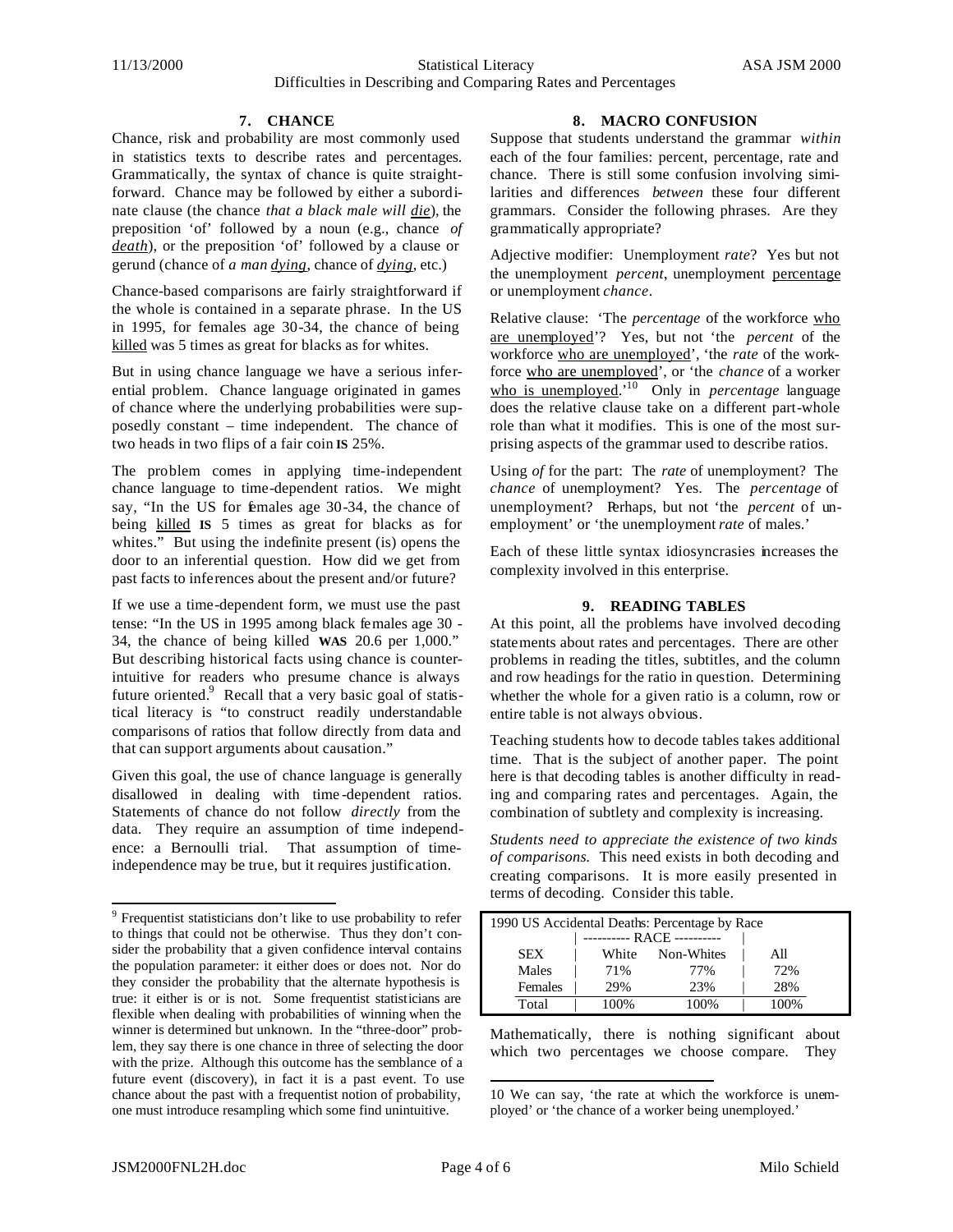might be in the same row – or in the same column. But in terms of value, there is a big difference. Co mparing two percentages in the same row means they have a *common part* and different wholes. Comparing two percentages in the same column means they have a *common whole* with different parts.

A *common part* comparison is much preferred over a *common whole* comparison. The purpose of creating a ratio in the first place was to take into account (control for) different sized groups. Thus a *common-part* comparison is consistent with that goal: it controls for the size of two different groups. A *common-whole* comparison is not consistent: it involves only one whole, so it does little more than provide a ratio of the counts involved in the two parts.

The difficulty here is that students can't readily identify whether a comparison in a table or in words is a *common whole* or *common part* comparison.

#### **10. COMPARISONS USING LIKELY**

At this point, students have a very full plate. Two of the bigger problems are (1) the ambiguity of *of* in rate and percentage language, and (2) the ambiguity of *times* in describing either a simple ratio comparison (times as much as) or a relative difference comparison (times more than). (Schield, 1999b)

One solution to the first of the problems is to find a new kind of comparison that totally avoids using *of* to indicate either part or whole. This comparison exists. It is an adverbial comparison that uses words such as *likely, risky/riskier, probable and prevalent,* This adverbial comparison may be the most common technique for comparing rates or percentages. The rules for adverbial comparisons of part-whole ratios are simple.

- 1. The preposition *among* always introduces a whole.
- 2. The preposition *to* always introduces a part.
- 3. The phrase *as X is* (*as is X*) indicates that X is linked to the subject so their part-whole status is the same.
- 4. There must be at least one whole and one part.

In making these comparisons, the subject can be either a whole or a part. The named ratio keywords (*rate, percentage, chance*) are never included. In making common part comparisons for death in the US in 1995, among those ages 25-34, we can say:

- L1. Part as subject: Death is 2.6 times as likely among MEN as [among] WOMEN.
- L2 Whole as subject: MEN are 2.6 times as likely to die as are WOMEN.

The two common-whole comparisons are not shown. Adverbial comparisons using *likely, risky, riskier* and *probable* have the same problem as *chance* – a timeindependent presumption. Adverbial comparisons using *prevalent* avoid this difficulty.

## **11. CONCLUSION**

*Describing and comparing rates and percentages is very difficult. It is not rocket science, but it is not easy.*

There are four distinct grammars (percent, percentage, rate and chance) for describing ratios. There are three types of arithmetic comparisons involving five different grammatical forms. Students must deal with the gra mmatical subtlety of all of this, the ambiguity of *of*, the similarities and differences between the four different sets of rules, the differences between clause-based and phrase-based descriptions and comparisons, the presence of a totally different form of comparison using *likely*, and finally the difficulty of reading tables and graphs to extract the part and whole so one can form accurate descriptions and comparisons. This is a lot!

In summary, the main cause of student difficulties is the combination of complexity, subtlety and ambiguity. *Subtle differences in syntax (grammar) can cause large difference in semantics (meaning).* Many students are not accustomed to this precision in language. Teaching this material is mathematically difficult because it entails most of the difficulty in teaching the concepts of variable function, multivariate function, partial derivative and partial correlation*.* Using English to describe subtle mathematical relationships is very challenging!

Still, this material must be taught in some detail so that students can achieve a basic goal of statistical literacy: "to construct readily understandable comparisons of ratios that follow directly from data and that can support arguments about causation."

Future steps include the development of teaching materials so this subject can be taught in courses that focus on statistical literacy and quantitative reasoning.

## **APPENDIX**

The classifications and rules mentioned previously are descriptive – not prescriptive. Many are original. In searching widely and diligently, no such classification has been found beyond a very basic level. (See Collins Cobuild, *English Grammar.*) These classifications and rules are ones that make sense. They were tested with hundreds of college students and refined by examining their use in the Harper Collins Cobuild Corpus of English Language. See http://titania.cobuild.collins.co.uk.

Generating descriptions and comparisons following a single template or pattern is both straightforward and limited. Reading and decoding any and all descriptions and comparisons using parsing rules is open-ended. The rules presented here are believed adequate for the patterns shown, but their adequacy for a wider range of